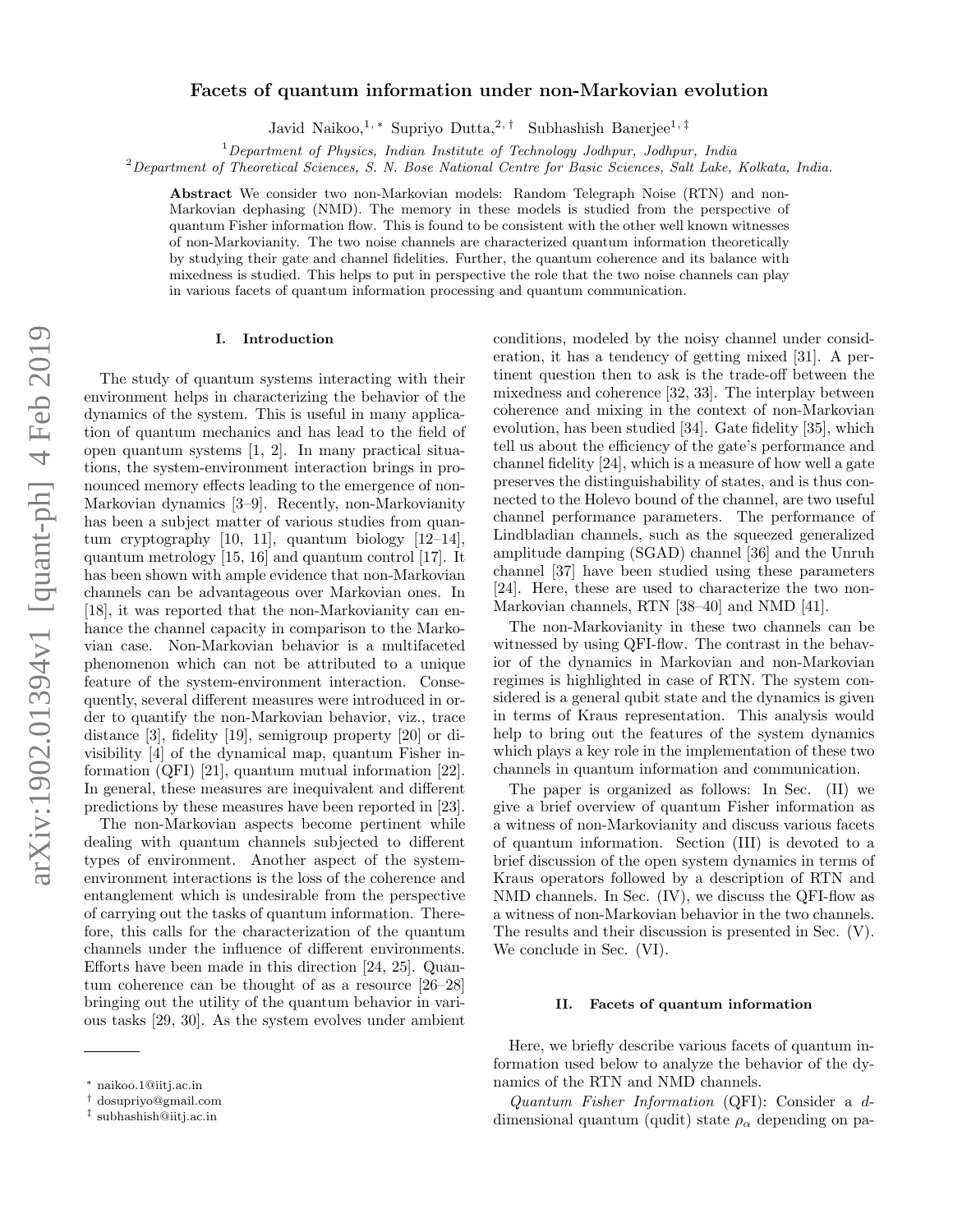rameter  $\alpha$ . The QFI [42, 43] is a measure of the information with respect to the precision of estimating the inference parameter. For the state parameter  $\alpha$ , the Fisher information is defined as

$$
F_{\alpha} = \frac{\left[\vec{\zeta}(\alpha) \cdot \partial_{\alpha} \vec{\zeta}(\alpha)\right]^{2}}{1 - |\vec{\zeta}(\alpha)|^{2}} + \left|\vec{\zeta}_{\alpha}(\alpha)\right|^{2}.
$$
 (1)

Here,  $\vec{\zeta}(\alpha) = [\zeta_1(\alpha), \zeta_2(\alpha), \zeta_3(\alpha)]$  is the Bloch vector for the general qubit state  $\rho = \frac{1}{2}\mathbf{1} + \vec{\zeta}(\alpha) \cdot \vec{\sigma}$ , with  $\vec{\sigma}$  denoting the Pauli spin matrix triplet  $(\sigma_x, \sigma_y, \sigma_z)$ . One can define the QFI-flow as the time rate of change of the QFI as

$$
\mathcal{F}_{\alpha} = \frac{dF_{\alpha}}{dt}.
$$
 (2)

In [21], it was proposed that a positive QFI-flow at time t implies that the QFI flows back into the system from the environment, generating a non-Markovian dynamics. Therefore, we have

$$
\mathcal{F}_{\alpha} = \begin{cases}\n< 0 & \text{Markovian dynamics,} \\
> 0 & \text{non}-\text{Markovian dynamics.} \n\end{cases}
$$
\n(3)

The back flow of QFI is linked to the divisibility property of the underlying dynamical map.

Quantum coherence: Quantum coherence is a consequence of quantum superposition and is necessary for existence of entanglement and other quantum correlations. The degree of quantum coherence in a state described by density matrix  $\rho$  is given by its the off-diagonal elements. Specifically, the sum of the absolute values of the off-diagonal elements of  $\rho$  serves as a measure of the coherence

$$
C = \sum_{i \neq j} |\rho_{ij}|. \tag{4}
$$

The coherence parameter C tends to zero with increase in mixing.

Purity and Mixedness of quantum states: For a normalized state  $\rho$ , the purity is a scalar quantity  $\text{Tr}[\rho^2]$ which is a measure of how much mixed a state is. Alternatively, one can define the mixedness parameter

$$
\mathcal{M} = 2\bigg(1 - \text{Tr}\big[\rho^2\big]\bigg),\tag{5}
$$

such that  $\mathcal{M} = 0$  for pure state and  $\mathcal{M} = 2(1 - \frac{1}{d})$  for maximally mixed state. The interplay between coherence and mixedness was studied in [32]. For an arbitrary quantum state  $(\rho)$ , in d-dimensional Hilbert space, the trade-off between coherence and mixing is quantified by the parameter  $\beta$  given as:

$$
\beta = \frac{C^2}{(d-1)^2} + \mathcal{M} \le 1.
$$
\n<sup>(6)</sup>

Average gate fidelity: One of the important tasks in quantum computation and quantum information is characterization of the quantum gates and quantum channels. In this direction, the average gate fidelity is a useful tool to quantify the quality of the quantum gates and is given by the compact expression

$$
G_{av} = \frac{1}{d(d+1)} \bigg( d + \sum_{k} \text{Tr} \big[ E_k \big] \bigg). \tag{7}
$$

Here, d is the dimension of the system and  $E_k$  are the Kraus operators characterizing the quantum channel. It gives some idea of how well a quantum gate performs an operation it is supposed to implement.

Holevo information: Given any measurement described by the positive operator valued measure (POVM)  ${E_k}$  performed on state  $\rho = \sum_i p_i \rho_i$ , we define the Holevo quantity as

$$
\chi_H = S(\rho) - \sum_i p_i S(\rho_i). \tag{8}
$$

Holevo quantity represents the maximum amount of classical information that can be transmitted over a quantum channel.

# III. Dynamics and maps

Now, we briefly review the Kraus representation of open system dynamics. This will be followed by the specific models like Random Telegraph Noise (RTN) and non-Markovian Dephasing (NMD).

Kraus representation: An open quantum system is not necessarily governed by a unitary evolution, unlike a closed quantum system. A useful description for open quantum systems can be provided by Kraus representation [44]. The development of Kraus representation usually starts by assuming the system  $(S)$  and the environment  $(E)$  evolve together as a single system  $(S + E)$ unitarily. One can then write the state for  $S, E$  and  $S + E$  as  $\rho_S$ ,  $\rho_E$  and  $\rho_{SE}$ , respectively. One can trace over the environment degrees of freedom and recover the evolution of the system alone

$$
\rho_S(t) = \text{Tr}_E \left[ U_{SE}(t) \rho_{SE}(0) U_{SE}^\dagger(t) \right]. \tag{9}
$$

Here,  $U_{SE}(t)$  is the unitary governing the evolution of the combined system. If it is possible to express the above equation in the form

$$
\rho_S(t) = \sum_{\mu} \mathcal{K}_{\mu}(t) \rho_S(0) \mathcal{K}_{\mu}^{\dagger}(t), \tag{10}
$$

subjected to the condition

$$
\sum_{\mu} \mathcal{K}_{\mu}(t)\mathcal{K}_{\mu}^{\dagger}(t) = \mathbf{I},\tag{11}
$$

we say that the evolution of  $\rho_S(t)$  has the form of the Kraus representation. Such a representation is always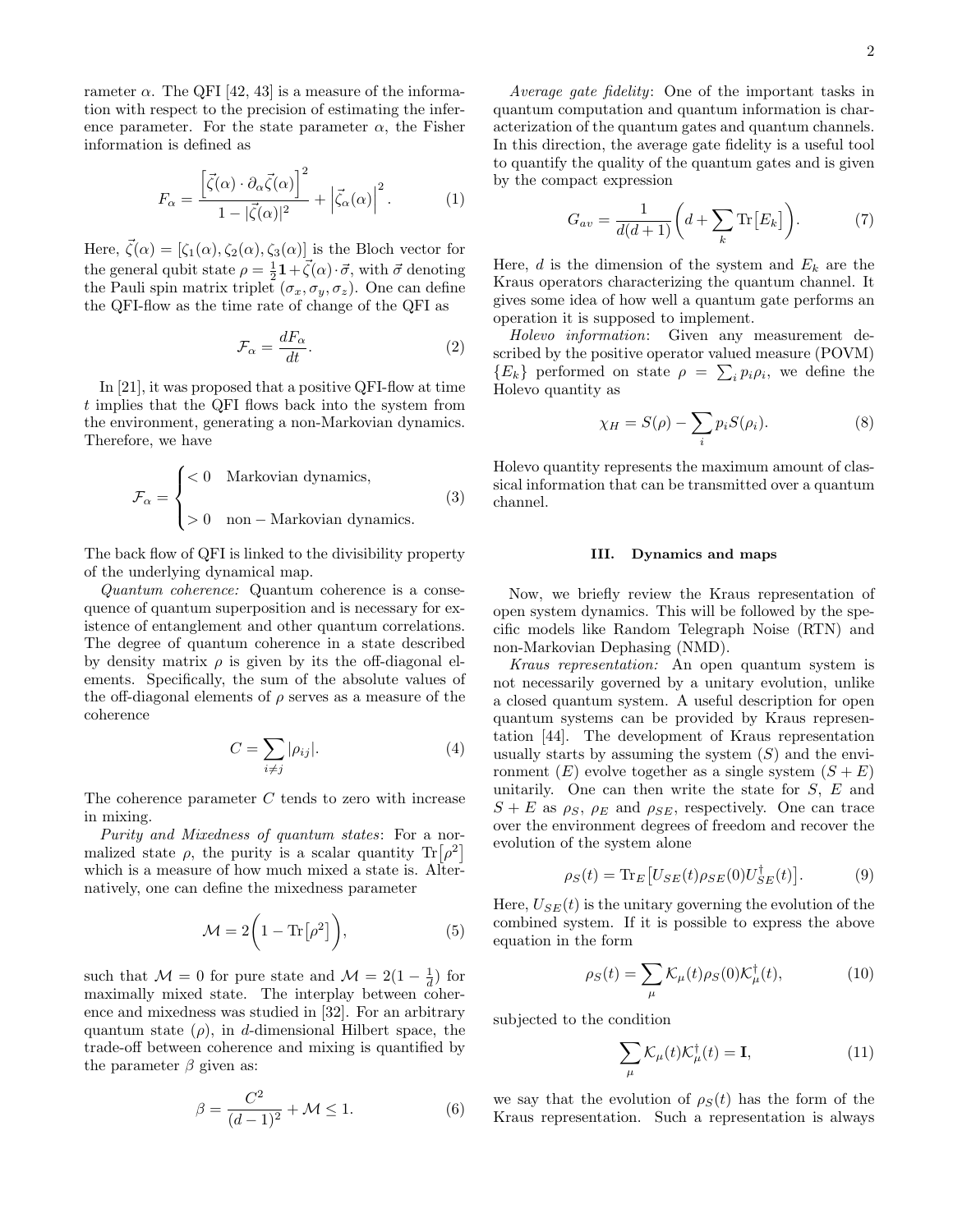

**0 100 200 300 400 500**  $-0.015$ **-0.010 -0.005 0.000 0.005 0.010 0.015 t FΘ 0 100 200 300 400 500**  $-0.01$ **-0.010 -0.005 0.000 0.005 0.010 0.015**  $\mathcal{F}_{\phi}$ 

FIG. 1. Behavior of decoherence rate with respect to time t for RTN (top) and with respect to  $p$ , a time like parameter, for NMD (bottom) channels, respectively. The non-Markovian dynamics is implied by  $d\Lambda/dt > 0$  (δ < 0). In case of RTN, the solid (blue) and dashed (red) curves correspond to non-Markovian ( $a = 0.05, \gamma = 0.001$ ) and Markovian  $(a = 0.05, \gamma = 1)$  cases, respectively. Further, for RTN, the magnitude of the dashed (red) curve is increased ten times. The Markovian and non-Markovian regimes are separated by a singularity (vertical line) for the NMD channel.

possible if the system and environment do not share any correlation at  $t = 0$ , i.e., if  $\rho_{SE}(0) = \rho_S(0) \otimes \rho_E(0)$ . However, as shown in [45], the initial separability of states is not a necessary condition for Kraus representation.

Random Telegraph Noise: The Random Telegraph Noise (RTN) is characterized by the autocorrelation function given as

$$
\langle \mathcal{X}(t)\mathcal{X}(s)\rangle = a^2 e^{-\gamma|t-s|},\tag{12}
$$

 $(13)$ 

with  $X$  being the stochastic variable. The parameter a is proportional to the system environment coupling strength and  $\gamma$  controls the fluctuation rate of the RTN. The map,  $\mathcal{E}$ , governing the time evolution under RTN has the following Kraus representation

 $\mathcal{E}[\rho] = K_1 \rho K_1^{\dagger} + K_2 \rho K_2^{\dagger}$ 

with

$$
K_1(\nu) = \sqrt{\frac{1 + \Lambda(\nu)}{2}} \mathbf{I}, \text{and } K_2(\nu) = \sqrt{\frac{1 - \Lambda(\nu)}{2}} \sigma_z.
$$
\n(14)

Here,  $\Lambda(\nu) = e^{-\nu} [\cos(\nu\mu) + \frac{1}{\mu} \sin(\nu\mu)], \text{ with } \mu =$  $\sqrt{(\frac{2a}{\gamma})^2-1}$  and  $\nu = \gamma t$ . The dynamics is Markovian

FIG. 2. RTN noise model: Fisher information flow corresponding to the parameters  $\theta$  (top) and  $\phi$  (bottom), as defined in Eqs. (26) and (27), respectively, are plotted with respect to time. Solid (blue) and dashed (red) curves correspond to the non-Markovian ( $a = 0.07, \gamma = 0.001$ ) and Markovian  $(a = 0.07, \gamma = 1)$  cases, respectively. The state variable  $\theta$  is chosen to be  $\pi/4$ . The magnitude of the dashed (red) curve is increased five times.

**t**

or non-Markovian depending on whether  $(\frac{2a}{\gamma})^2 > 1$  or  $(\frac{2a}{\gamma})^2$  < 1, respectively.

Consider a general qubit state at time  $t_0$  given as

$$
\rho = \begin{bmatrix} \cos^2 \frac{\theta}{2} & e^{-i\phi} \sin \frac{\theta}{2} \cos \frac{\theta}{2} \\ e^{i\phi} \sin \frac{\theta}{2} \cos \frac{\theta}{2} & \sin^2 \frac{\theta}{2} \end{bmatrix} . \tag{15}
$$

Under RTN noise, the state at some late time  $t$  is given by

$$
\rho' = \mathcal{E}_{t \leftarrow t_0}[\rho] = K_1 \rho K_1^{\dagger} + K_2 \rho K_2^{\dagger}
$$
  
= 
$$
\frac{1 + \Lambda(t)}{2} \rho + \frac{1 - \Lambda(t)}{2} \sigma_3 \rho \sigma_3^{\dagger}
$$
  
= 
$$
\begin{bmatrix} \cos^2 \frac{\theta}{2} & \frac{1}{2} e^{-i\phi} \sin \theta \Lambda(t) \\ \frac{1}{2} e^{i\phi} \sin \theta \Lambda(t) & \sin^2 \frac{\theta}{2} \end{bmatrix}.
$$
 (16)

Now, the dephasing master equation in its canonical from is given by

$$
\dot{\rho} = \gamma(-\rho + \sigma_z \rho \sigma_z),\tag{17}
$$

where  $\gamma$  is the decoherence rate. The necessary and sufficient condition for a map to be CP-divisible is that the decoherence rate must be non-negative [46]. Using Eqs. (16) and (17), the decoherence rate for the dephasing RTN map turns out to be

$$
\gamma = -\frac{1}{2\Lambda} \frac{d\Lambda}{dt}.
$$
\n(18)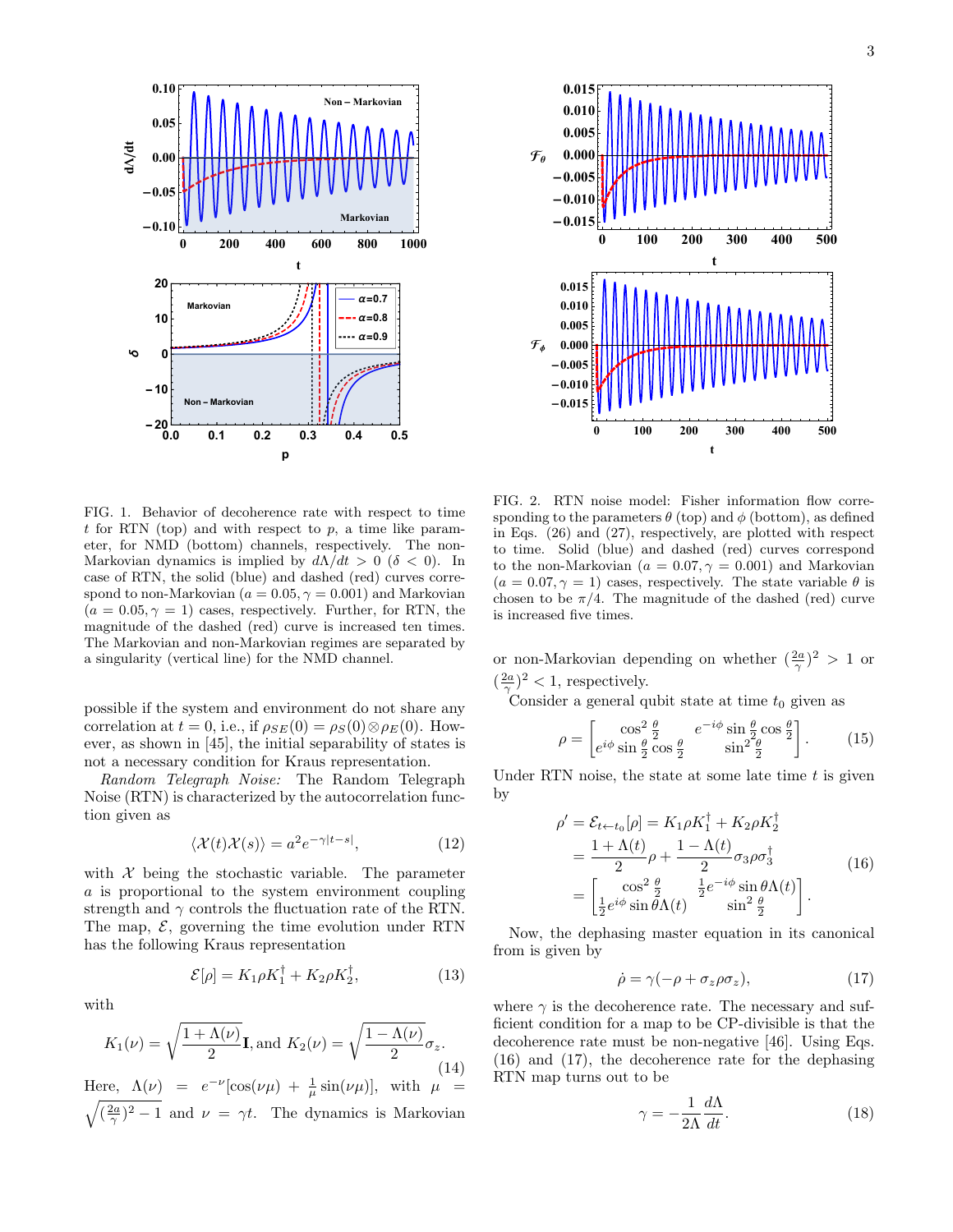



FIG. 3. Fisher information flow  $\mathcal{F}_{\alpha}$  ( $\alpha = \theta, \phi$ ), as defined in Eqs.(28) and (29), for non-Markovian dephasing dynamics. Non-Markovian dynamics is implied by  $\mathcal{F}_{\alpha} > 0$ . The parameters used are  $\theta = \pi/4$  and  $\alpha = 0.7$ .

Since  $\Lambda > 0$ , the decoherence rate is negative when  $\frac{d\Lambda}{dt}$ is positive. The negative decoherence rate is a signature of non-Markovian dynamics. As shown in Fig. (1), RTN shown negative decoherence rates for certain ranges of time t. This is consistent with the non-Markovian behavior studied using the QFI-flow, detailed below.

Non-Markovianian dephasing: The non-Markovina dephasing (NMD) is governed by the following Kraus operators

$$
K_I = \sqrt{[1 - \alpha p](1 - p)} \mathbf{I} = \sqrt{1 - \kappa} \mathbf{I},
$$
  
\n
$$
K_z = \sqrt{[1 + \alpha(1 - p)]p} \sigma_z = \sqrt{\kappa} \sigma_z.
$$
\n(19)

Here,  $0 \leq \alpha \leq 1$  and p is a monotonically increasing function of time such that  $0 \leq p \leq 1/2$ . The above map reduces to conventional dephasing in the limit  $\alpha \to 0$ . The action of the map,  $\mathcal{E}^{NMD}$ , given by Kraus operators in Eq. (19), on a general qubit state in Eq. (15) is

$$
\rho' = \mathcal{E}_{t \leftarrow t_0}^{NMD}[\rho] = \begin{bmatrix} \cos^2 \frac{\theta}{2} & \frac{1}{2} e^{-i\phi} \sin(\theta)\Omega\\ \frac{1}{2} e^{i\phi} \sin(\theta)\Omega & \sin^2 \frac{\theta}{2} \end{bmatrix} . \tag{20}
$$

Here,  $\Omega = 1 - 2p + 2p\alpha(p-1) = 1 - 2\kappa$ . Corresponding to the Kraus operators in Eq. (19), the canonical master equation is

$$
\dot{\rho} = \delta(-\rho + \sigma_z \rho \sigma_z). \tag{21}
$$

Here,  $\dot{\rho} = \frac{d\rho}{dp}$  and the decoherence rate  $\delta = \delta(p)$  as well as the state  $\rho = \rho(p)$  are functions of the parameter p.

FIG. 4. Coherence parameter  $C$  (top panel) and mixedness parameter  $M$  (bottom panel) for a qubit under RTN evolution. The solid (blue) and dashed (red) curves correspond to non-Markovian and Markovian cases, respectively. Here, we have used  $\theta = \pi/2$ . The values of a and  $\gamma$  are the same as used in Fig. (2).

Using Eqs. (20) and (21), the decoherence rate turns out to be

$$
\delta = \frac{\frac{1}{2}(r_+ + r_-) - p}{(p - r_-)(p - r_+)},\tag{22}
$$

with  $r_{\pm} = (1 + \alpha \pm \sqrt{1 + \alpha^2})/2\alpha$ . The regimes  $p < r_{-}$ and  $p > r_$  correspond to Markovian and non-Markovian dynamics, respectively. The behavior of  $\delta$  as a function of parameter  $p$  is shown in Fig. (1). The singularity occurs at  $p = r_-\,$ , which, in turn, depends on the value of parameter  $\alpha$ .

# IV. Quantum Fisher infomation flow and non-Markovianity

In this section, we discuss the interplay between QFIflow and non-Markovianity in the context of RTN and NMD channels by using the dynamics sketched in the previous section.

For RTN channel: We will use the time evolved state given in Eq. (16) and compute the QFI and QFI-flow. The Bloch vector corresponding to  $\rho'$  in Eq. (16) turns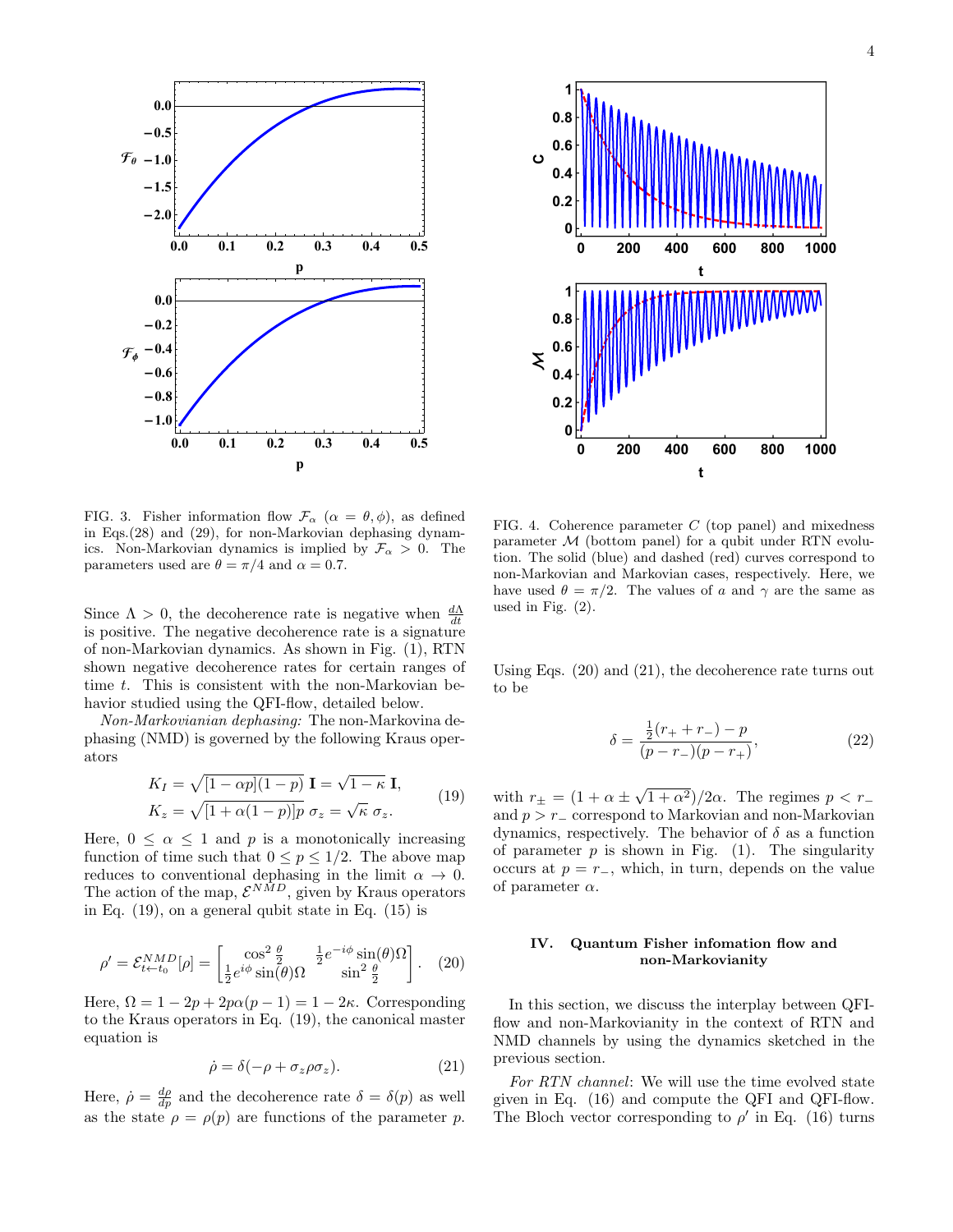| Facets $\downarrow$ Models $\rightarrow$ | <b>RTN</b>                                                                          | <b>NMD</b>                                                                                               |
|------------------------------------------|-------------------------------------------------------------------------------------|----------------------------------------------------------------------------------------------------------|
| Coherence $(C)$                          | $ \Lambda \sin \theta $                                                             | $ (1-2\kappa)\sin(\theta) $                                                                              |
| Mixedness $(\mathcal{M})$                | $(1 - \Lambda^2) \sin^2 \theta$                                                     | $(1-(1-2\kappa)^2)\sin^2\theta$                                                                          |
| Coherence-Mixing                         |                                                                                     |                                                                                                          |
| balance $(\beta)$                        | $\sin^2\theta$                                                                      | $\sin^2\theta$                                                                                           |
| Average gate<br>fedility                 | $ (1+ 1+\Lambda )/3$                                                                | $(1+ 1+(1-2\kappa) )/3$                                                                                  |
|                                          | Holevo information $ -\lambda_{+}Log_{2}\lambda_{+}-\lambda_{-}Log_{2}\lambda_{-} $ | $4p(1-3\alpha(p-1))\tanh^{-1}(4\alpha(p-1)p-\frac{4p}{3}+1)-3\ln(2\alpha(p-1)p-\frac{2p}{3}+1)$<br>ln(8) |

TABLE I. Analytic expressions for various quantities studied in RTN and NMD models.

Here  $\lambda_{\pm}=\frac{1}{4}\left(2\pm\sqrt{2}\sqrt{1+\Lambda^2+(1-\Lambda^2{+})\cos2\theta}\right)$ ,  $\Lambda=e^{-\nu}[\cos(\nu\mu)+\frac{1}{\mu}\sin(\nu\mu)]$  and  $\kappa=p[1+\alpha(1-p)]$ . Also,  $\theta$  is the state parameter, Eq. (15).



FIG. 5. Average gate fedility  $G_{av}$  parameter (top) and Holevo quantity  $\chi_H$  (bottom) in RTN case. The solid (blue) and dashed (red) curves correspond to non-Markovian and Markovian cases, respectively. The parameters  $a$  and  $\gamma$  are as given in Fig. (2). The state parameter  $\theta = \pi/2$ .

out to be

$$
\vec{\zeta}(\theta,\phi) = \left(\frac{1}{2}\Lambda(\nu)\sin\theta\cos\phi, \frac{1}{2}\Lambda(\nu)\sin\theta\sin\phi, \frac{1}{2}\cos\theta\right). \tag{23}
$$

Therefore,

$$
\partial_{\theta}\vec{\zeta}(\theta,\phi) = \left(\frac{1}{2}\Lambda(\nu)\cos\theta\cos\phi, \frac{1}{2}\Lambda(\nu)\cos\theta\sin\phi, -\frac{1}{2}\sin\theta\right),
$$
  

$$
\partial_{\phi}\vec{\zeta}(\theta,\phi) = \left(-\frac{1}{2}\Lambda(\nu)\sin\theta\sin\phi, \frac{1}{2}\Lambda(\nu)\sin\theta\cos\phi, 0\right).
$$
  
Also,

$$
\vec{\zeta}(\theta,\phi) \cdot \partial_{\phi} \vec{\zeta}(\theta,\phi) = 0,
$$
  
\n
$$
\vec{\zeta}(\theta,\phi) \cdot \partial_{\theta} \vec{\zeta}(\theta,\phi) = \frac{1}{4}((\Lambda(\nu))^2 - 1)\sin\theta\cos\theta,
$$
  
\n
$$
|\vec{\zeta}(\theta,\phi)|^2 = \frac{1}{4}(\Lambda(\nu))^2\sin^2(\theta) + \frac{1}{4}\cos^2\theta.
$$
 (24)

With above setting, the QFI corresponding to the parameters  $\theta$  and  $\phi$  becomes

$$
F_{\theta} = 1 + \frac{3(-4 + \Lambda^2)}{2(7 - \Lambda^2 + (-1 + \Lambda^2)\cos 2\theta)},
$$
  
\n
$$
F_{\phi} = \frac{1}{4}\Lambda^2 \sin^2 \theta.
$$
 (25)

The corresponding QFI-flows are given by the following expressions

$$
\mathcal{F}_{\theta} = \frac{dF_{\theta}}{dt} = -\frac{18\gamma\mu^{2}(\mu^{2}+1)\cos^{2}(\theta)e^{2\gamma t}\sin(\gamma\mu t)\mu\Lambda(t)}{[\mu^{2}(\cos(2\theta)-7)e^{2\gamma t}+2\sin^{2}(\theta)\mu^{2}\Lambda^{2}(t)]^{2}},
$$
\n(26)

$$
\mathcal{F}_{\phi} = \frac{dF_{\phi}}{dt} = \frac{1}{2}\sin^2\theta \frac{d\Lambda}{dt} = \frac{\gamma(\mu^2 + 1)\sin^2(\theta)e^{-2\gamma t}\sin^2(\gamma\mu t)(\mu\cot(\gamma\mu t) + 1)}{2\mu^2}.
$$
 (27)

These quantities are depicted in the Fig. (2) both for the Markovian as well as the non-Markvoian cases.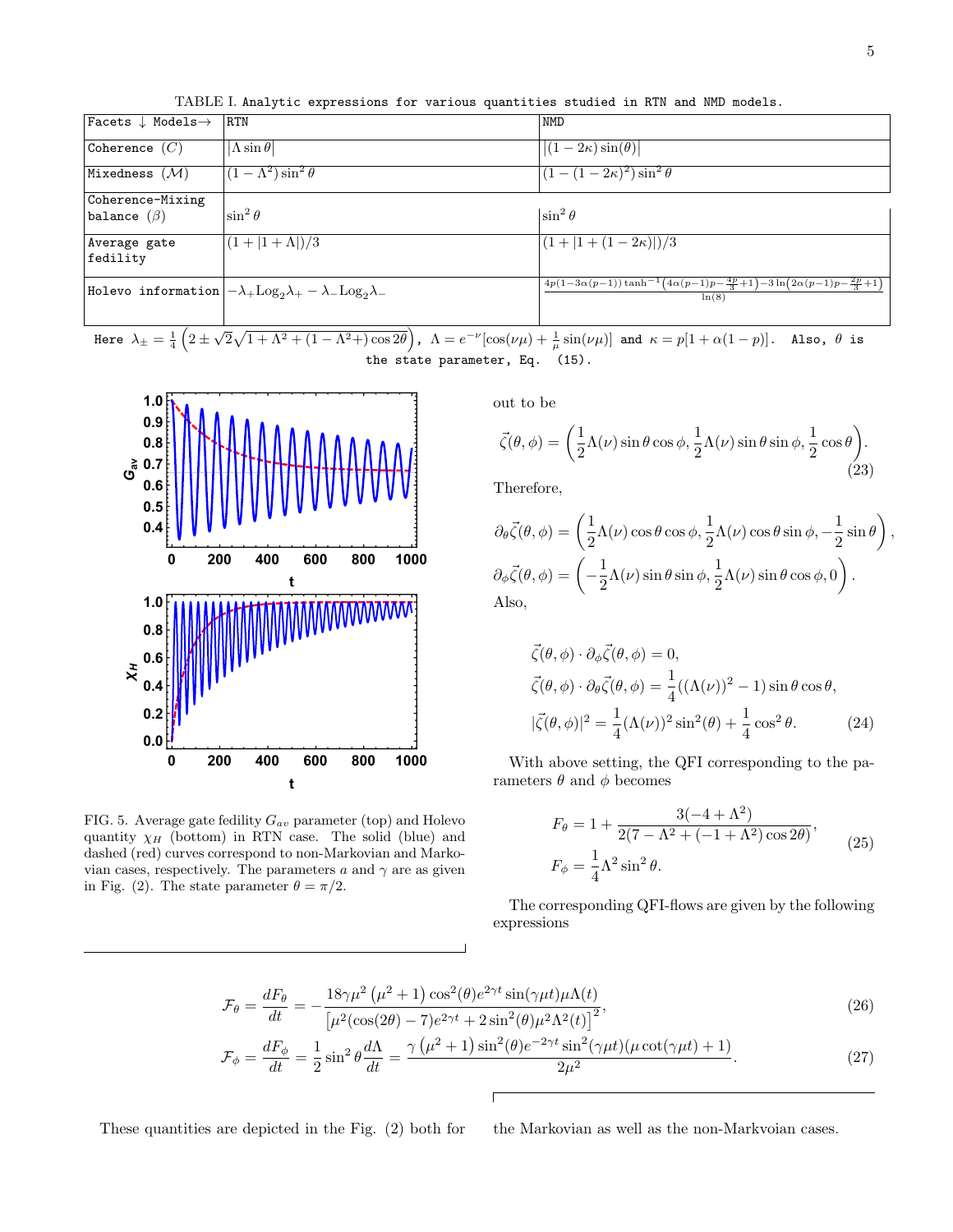$$
\mathcal{F}_{\theta} = \frac{9\cos^{2}(\theta)(2\alpha(p-1)p - 2p + 1)(\alpha(2p-1) - 1)}{(2(p-1)p\cos(2\theta)(\alpha(p-1) - 1)(\alpha p - 1) - 2(p-1)p(\alpha(p-1) - 1)(\alpha p - 1) + 3)^{2}},
$$
\n(28)

$$
\mathcal{F}_{\phi} = \sin^{2}(\theta)(2\alpha(p-1)p - 2p + 1)(\alpha(2p-1) - 1).
$$
\n(29)



FIG. 6. Interplay between coherence  $(C)$  and mixedness  $(M)$ quantified by the parameter  $\beta = C^2 + \mathcal{M}$ , Eq. (6). Top and bottom panel corresponds to RTN and NMD cases, respectively. For RTN,  $a = 0.5$ ,  $\gamma = 0.001$  (non-Markovian case, similar trade-off is observed in Markovian case, not displayed here) and  $\theta = \pi/2$ , while for NMD the channel,  $\alpha = 0.5$  and  $\theta=\pi/4.$ 

These quantities are plotted in Fig. (3). The various facets studied in RTN and NMD models are listed in Table (I) with their compact analytic expressions.

## V. Results and discussion

The nature of the dynamics is governed by the decoherence rate, which is positive (negative) for Markovian (non-Markovian) dynamics. In the specific models considered in this work, namely RTN and NMD, the behavior of the respective decoherence rates is depicted in Fig. (1). This behavior is in concord with that seen with

the QFI-flow. The non-Markovian behavior in case of RTN is controlled by the channel parameters, while the NMD is non-Markoviann for all values of the parameter  $\alpha$ . Figure (2) depicts the QFI-flow corresponding to the state parameters  $\theta$  and  $\phi$  as a function of time. The positive QFI-flow is a signature of non-Markovianity and is linked with the divisibility of the underlying dynamical map. It is well known that the non-Markovianity emerges in the RTN governed dynamics under the condition  $2a > \gamma$ . In this regime, QFI-flow is found to oscillate symmetrically about zero, thereby confirming the non-Markovian nature of the dynamics. The behavior of the coherence and mixedness under RTN evolution is shown in Fig.  $(4)$ . The coherence parameter C and the mixedness parameter M decrease (increase) monotonically in the Markovian regime unlike the non-Markovian case. In the non-Markovian regime, these parameters shown recurrent behavior with time with an envelope of damped oscillation. The interplay between coherence and mixedness is symmetric in RTN model, Fig. (6), such that the increase in one is accompanied with the decrease in other. The parameter  $\beta$ , Eq. (6), depends only on the state parameter  $\theta$ , as given in Table (I). Similar observations are made for the average gate fidelity  $(G_{av})$  and Holevo quantity and are depicted in Fig. (5) where the monotonic decrease with respect to time in Markovian case is contrasted with the oscillating behavior of these quantities in the non-Markovian scenario.

The decoherence rate in non-Markovian dephasing (NMD) model shows a negative branch separated from the positive branch by a singularity. However, the recurrent behavior observed in RTN is missing. The QIF-flow is positive for certain range of the time like parameter  $p$ , as depicted in Fig.  $(3)$ , demonstrating the non-Markovian nature of this model. The complementary behavior of coherence and mixedness is observed, that is, the decrease in the coherence is accompanied by an increase in the mixedness, Fig. (6), such that the β parameter, defined in Eq. (6), is a function of the state variable  $\theta$ , see Table (I). The average gate fidelity decreases, while the Holevo quantity shows an increase with p in the range  $0 \le p \le 1/2$ .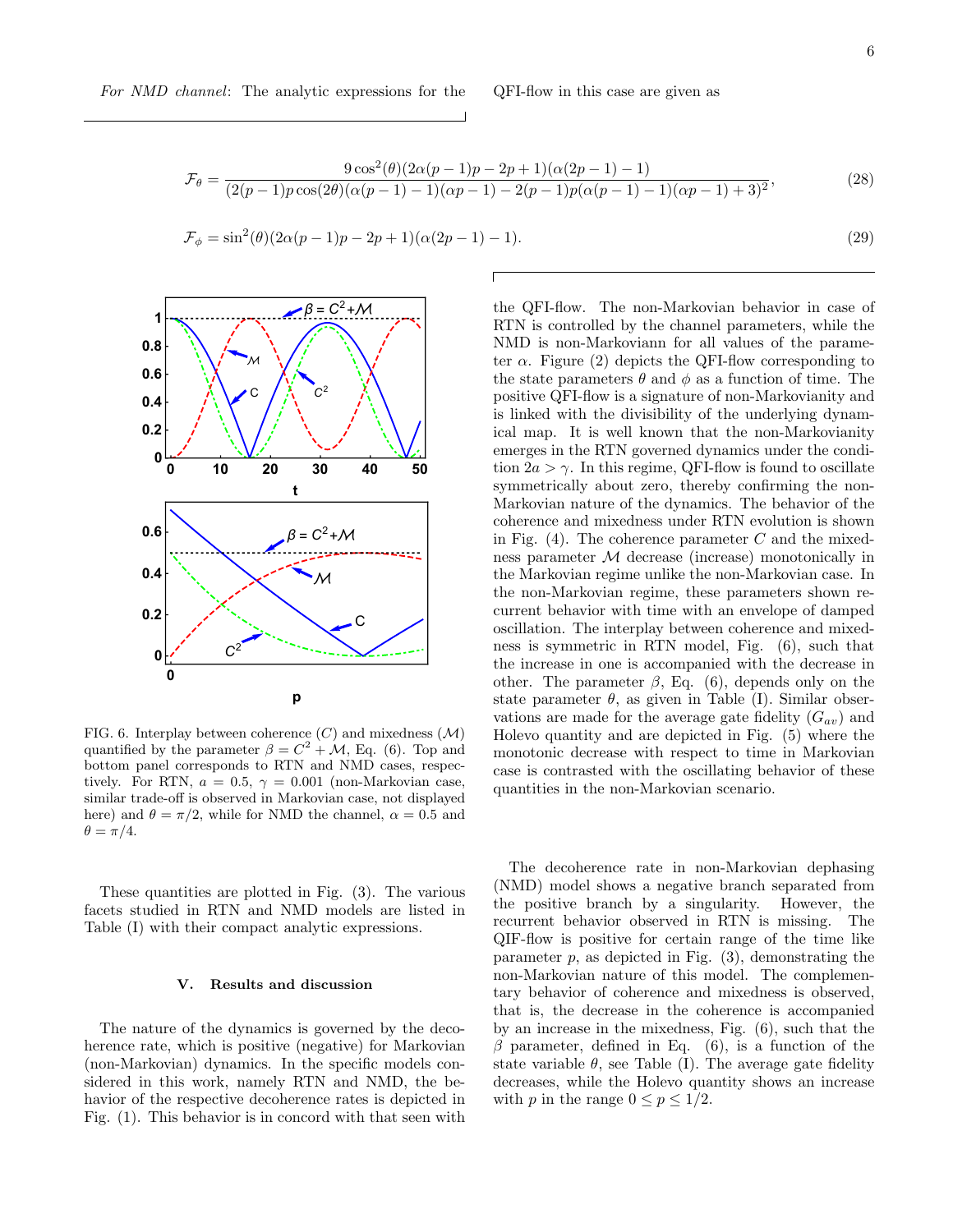

FIG. 7. Non-Markovina Dephasing (NMD) channel. Showing (a) coherence parameter (b) mixedness parameter (c) average gate fidelity and (d) Holevo quantity. The state parameters used are  $\theta = \pi/4$  and  $\phi = 0$ , and the channel parameter  $\alpha = 0.5$ .

### VI. Conclusion

In this work, we considered two quantum channels namely Random Telegraph Noise (RTN) and non-Markovian dephasing (NMD) and studied the dynamics of a general qubit state in these models. The dynamics is governed by completely positive and trace preserving Kraus operators. The quantum Fisher information flow, which has recently been proposed as a witness of the non-Markovian behavior, is analyzed and is found consistent with the analysis made using the decoherence rates in these models. Further, various facets of quantum information viz., quantum coherence, mixedness, average gate fidelity and channel fidelity are studied, their compact

analytical expressions are obtained and their behavior is contrasted in the Markovian and non-Markovian regimes for the RTN channel. Even though both RTN and NMD show non-Markovian behavior, there is a distinction between the two. The non-Markovian dynamics for the RTN model has a characteristic recurrent behavior, not found in the case of NMD. Nevertheless, a symmetric trade-off between coherence and mixedness, quantified by a coherence-mixedness balance parameter  $\beta$ , is observed in both the cases, thereby testifying to their basic dephasing nature. Such characterization of the quantum channels can be significant from the perspective of carrying out quantum information and communication tasks.

- [1] H.-P. Breuer, F. Petruccione, et al., The theory of open quantum systems (Oxford University Press on Demand, 2002).
- [2] S. Banerjee, Open Quantum Systems: Dynamics of Nonclassical Evolution (Springer Singapore, 2018).
- [3] H.-P. Breuer, E.-M. Laine, and J. Piilo, Physical review letters 103, 210401 (2009).
- [4] A. Rivas, S. F. Huelga, and M. B. Plenio, Physical review letters 105, 050403 (2010).
- [5] H.-P. Breuer, E.-M. Laine, J. Piilo, and B. Vacchini, Rev. Mod. Phys. 88, 021002 (2016).
- [6] I. de Vega and D. Alonso, Rev. Mod. Phys. 89, 015001 (2017).
- [7] L. Li, M. J. Hall, and H. M. Wiseman, Physics Reports (2018).
- [8] S. Banerjee and R. Ghosh, Phys. Rev. A 62, 042105  $(2000).$
- [9] S. Banerjee and R. Ghosh, Phys. Rev. E 67, 056120 (2003).
- [10] R. Vasile, S. Olivares, M. A. Paris, and S. Maniscalco, Phys. Rev. A 83, 042321 (2011).
- [11] K. Thapliyal, A. Pathak, and S. Banerjee, Quantum Information Processing 16, 115 (2017).
- [12] N. Lambert, Y.-N. Chen, Y.-C. Cheng, C.-M. Li, G.-Y. Chen, and F. Nori, Nature Physics 9, 10 (2013).
- [13] M. Thorwart, J. Eckel, J. H. Reina, P. Nalbach, and S. Weiss, Chemical Physics Letters 478, 234 (2009).
- [14] S. F. Huelga and M. B. Plenio, Contemporary Physics 54, 181 (2013).
- [15] A. W. Chin, S. F. Huelga, and M. B. Plenio, Phys. Rev. Lett. 109, 233601 (2012).
- [16] M. Ban, Quantum Information Processing 14, 4163 (2015).
- [17] B. Hwang and H.-S. Goan, Phys. Rev. A 85, 032321 (2012).
- [18] B. Bylicka, D. Chruściński, and S. Maniscalco, Scientific reports 4, 5720 (2014).
- [19] R. Vasile, S. Maniscalco, M. G. Paris, H.-P. Breuer, and J. Piilo, Physical Review A 84, 052118 (2011).
- [20] M. M. Wolf, J. Eisert, T. Cubitt, and J. I. Cirac, Physical review letters 101, 150402 (2008).
- [21] X.-M. Lu, X. Wang, and C. Sun, Physical Review A 82, 042103 (2010).
- [22] S. Luo, S. Fu, and H. Song, Physical Review A 86, 044101 (2012).
- [23] P. Haikka, J. D. Cresser, and S. Maniscalco, Physical Review A 83, 012112 (2011).
- [24] S. Omkar, R. Srikanth, and S. Banerjee, Quantum Information Processing 12, 3725 (2013).
- [25] S. Omkar, R. Srikanth, and S. Banerjee, Phys. Rev. A 91, 012324 (2015).
- [26] T. Baumgratz, M. Cramer, and M. B. Plenio, Phys. Rev. Lett. 113, 140401 (2014).
- [27] A. Winter and D. Yang, Phys. Rev. Lett. 116, 120404 (2016).
- [28] M.-L. Hu, X. Hu, J. Wang, Y. Peng, Y.-R. Zhang, and H. Fan, Physics Reports (2018).
- [29] E. Chitambar, A. Streltsov, S. Rana, M. N. Bera, G. Adesso, and M. Lewenstein, Phys. Rev. Lett. 116,